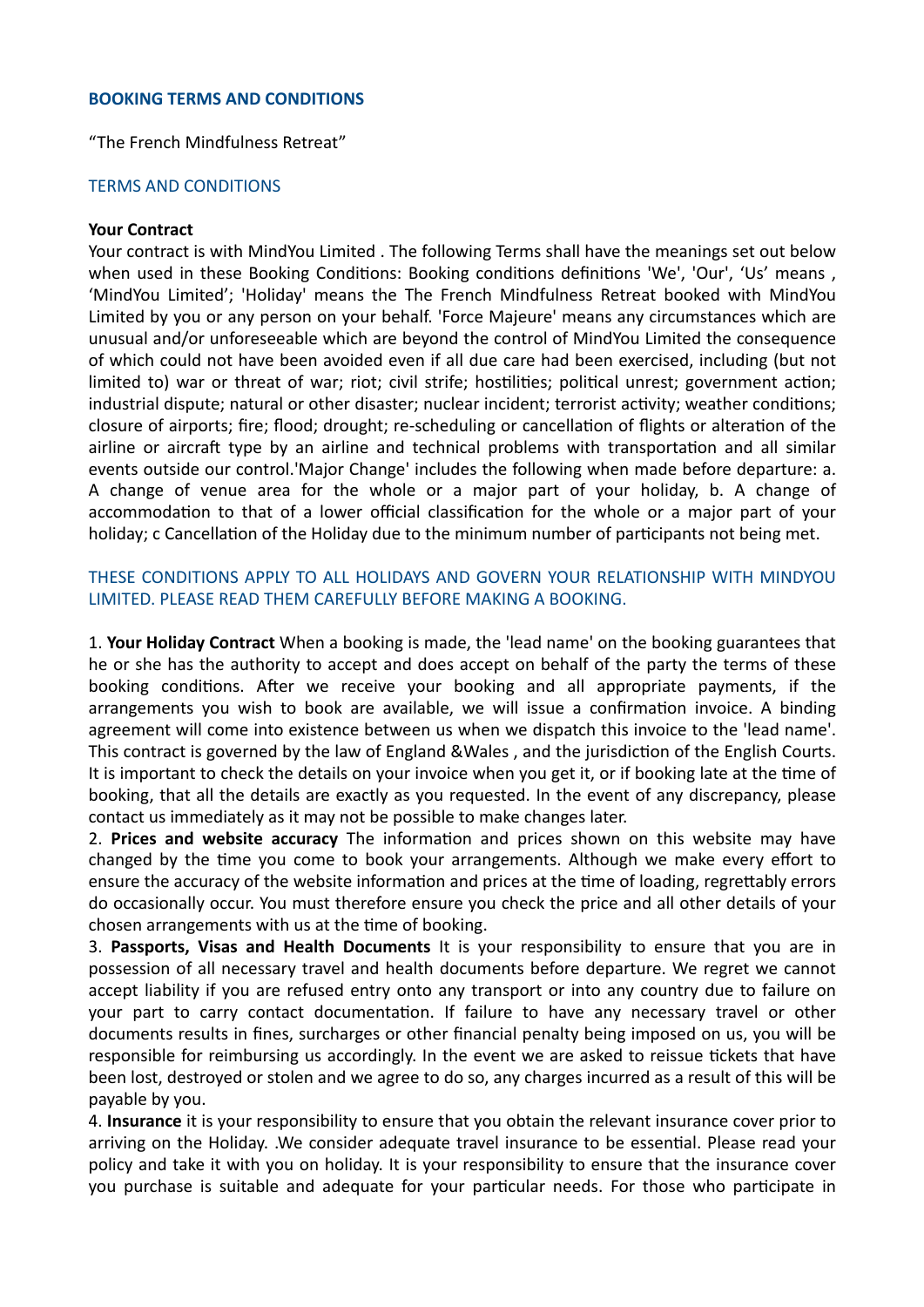sports, water sports and winter sports whilst on holiday it is your responsibility to ensure that you obtain the relevant insurance cover.

5. Paying for your Holiday In order to confirm your chosen arrangements, you must pay a deposit (or full payment through Paypal on our website or by bank transfer (account details provided on request) if booking within 60 days of departure). The balance of the cost of your arrangements (including any surcharge where applicable) is due not less than 30 days prior to departure. If we do not receive this balance in full and on time, we reserve the right to treat your booking as cancelled by you in which case the cancellation charges set out in clause 9 will become payable. We accept payment by Paypal or bank transfer (account details provided on request)

Credit Card Fraud If you do not supply the correct credit or debit card billing address and/or cardholder information through Paypal, the issue of your tickets may be delayed and the overall cost may increase. We reserve the right to cancel your holiday if payment is declined or if you have supplied incorrect credit card information.

6. Your Holiday Price The prices on this website are correct at time of website publication, however, MindYou Limited reserves the right to raise or lower its prices at any time. We also reserve the right to correct errors in both advertised and confirmed prices (both before and after your confirmation has been issued). Please note, changes and errors sometimes occur. Before you make a booking we will give you the up to date price including the cost of any peak-season supplements, upgrades or additional facilities which you have requested. Any increase in price may appear as a supplement.

7. If you Change Your Booking If, after our confirmation invoice has been issued, you wish to change your travel arrangements in any way, we will do our utmost to make these changes, but it may not always be possible. You will be asked to pay an administration charge of £35 per person and any further cost we incur in making this alteration. You should be aware that these costs could increase the closer to the departure date that changes are made. Only one change of departure date, per booking may be permitted. Any change in departure date will be treated as a cancellation and full cancellation charges will apply. You will be asked to pay an admin fee of £35 per person and a new deposit per person to secure the new departure date. However, we will discount the new booking with the original deposit amount paid. Any further changes may be treated as a cancellation by you and result in cancellation charges being applied. Note: Certain arrangements may not be amended after they have been confirmed and any alteration could incur a cancellation charge of up to 100% of that part of the arrangements. In some cases, any changes made may mean you having to pay for the cancelled arrangements and purchasing new ones at full cost.

8. If you Cancel your Holiday You, or any member of your party, may cancel your travel arrangements at any time. Written notification by email to  $liz@mindyou.co.uk$  or by telephone  $+44$ 7424 528588 from the 'lead name' on the booking must be received . Since we incur costs in cancelling your travel arrangements, you will have to pay the applicable cancellation shown in the grid below. Note: if the reason for your cancellation is covered under the terms of your insurance policy, you may be able to reclaim these charges from your insurance company. We regret we cannot pay any expenses, costs or losses incurred by you as a result of any change or cancellation if you cancel the Holiday.

**Holiday cancellation charges** More than 60 days: £85: 47-60 days £125: 29-47 days £300: 15-28 days £400: 7-14 days £600: Less than 7 days 100% of money paid.

Please note, if only some members of your party cancel, in addition to incurring the applicable cancellation charges, we will recalculate the holiday cost for the remaining travellers. You may have to pay the extra room charges such as single room supplements. In cases where cancellation charges made by our suppliers are higher than the cost of the deposit, we may pass the charge on to you. Please ask for full details and we will notify you of the specific charges applicable to your booking. Note: Certain arrangements may not be cancelled after they have been confirmed and any cancellation could incur a cancellation charge of up to 100% of that part of the arrangements.

9. If We Change or Cancel Your Holiday We begin planning the arrangements we offer many months in advance and so we reserve the right to make changes to and correct errors in holiday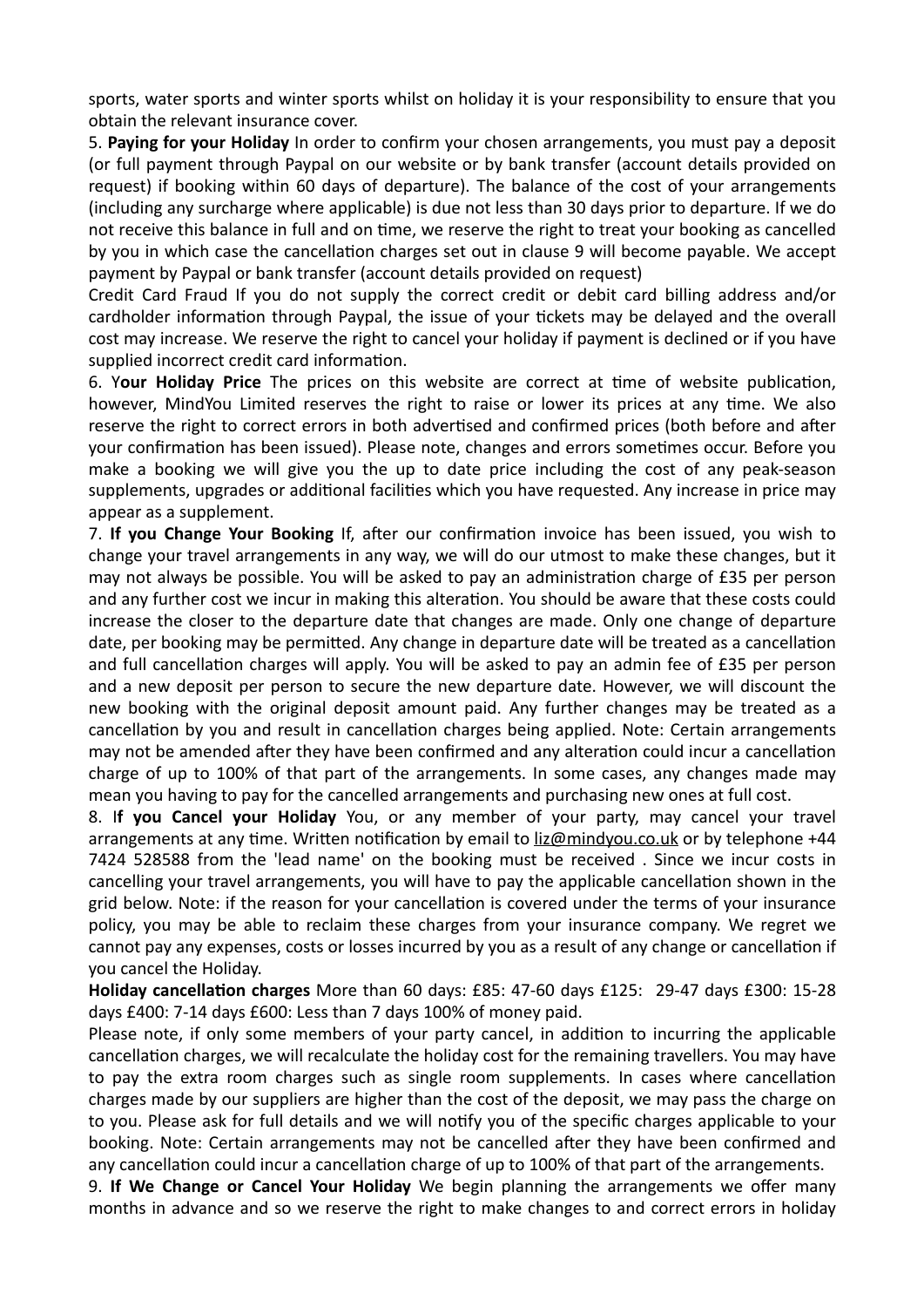details both before and after bookings have been confirmed. We must also reserve the right to cancel confirmed bookings at any time. For example, if the minimum number of clients required for a particular travel arrangement is not reached we may have to cancel it. Most changes are minor but occasionally, we may have to make a Major Change. If we have to make a Major Change or cancel, we will tell you as soon as possible and if there is time to do so before departure, we will offer you the choice of the following options: a. (for Major Changes) accepting the changed arrangements or b. Purchasing alternative arrangements from us, of a similar standard to those originally booked if available (if the chosen alternative is less expensive than your original one, we will refund the difference but if it is more expensive, we will ask you to pay the difference) or c. Cancelling or accepting the cancellation in which case you will receive a full and quick refund of all monies you have paid to us. Flights must not be booked prior to a deposit or full payment being confirmed by Us by telephone or standard email message otherwise these will not be refunded. Due to the unpredictability of Force Majeure events we shall not be liable for any changes either before departure or during the holiday, which in our opinion are necessary to protect your safety. In this event, we will offer you suitable alternative arrangements, or, if you do not travel, return the monies you have paid us but we will not pay you compensation. In all cases, except where the Major Change arises due to reasons of Force Majeure and subject to the exceptions below, we will pay you the following compensation as detailed below: Compensation These scales are based on how many days before your booked holiday, departure date, we notify you of a major change. These scales are based on how many days before your booked holiday, departure date, we notify you of a major change. Period before departure when a major change is notified Compensation payable per adult (for children see below) More than 70 days £0.00 29-69 days £25.00 15-28 days £35.00 7-14 days £40.00 Less than 7 days £50.00 Please note that the above payments are per full fare-paying passenger (excluding infants). . We will not pay you compensation and the above options will not be available if we make a minor change or cancel as a result of your failure to make full payment on time. We regret we cannot pay any expenses, costs or losses incurred by you as a result of any change or cancellation. We will not pay you compensation where we make a Major Change or cancel more than 10 weeks before departure or in the event of Force Majeure. Very rarely, we may be forced by Force Majeure to change or terminate your arrangements after departure. If this situation does occur, we regret we will be unable to make any refunds (unless we obtain any from our suppliers), pay you compensation or meet any costs or expenses you incur as a result. 

10. **Behaviour** When you book a Holiday with MindYou Limited you accept responsibility for the proper conduct for yourself and your party whilst on Holiday. If we or any other person in authority is of the reasonable opinion that you or any member of your party is behaving in such a way as to cause or be likely to cause danger or upset to any other person or damage to property, we will be entitled to terminate the holiday of the person(s) concerned. The person(s) concerned will be required to leave the accommodation or other service and we will have no further responsibility to them including any return travel arrangements. No refunds will be made and we will not pay any expenses or costs incurred as a result of the termination. You will be responsible for making full payment for any damage or loss caused by you or any member of your party during your time away. Payment must be paid direct at the time to the service supplier concerned failing which, you will be responsible for meeting any claims subsequently made against us (together with our own and the other party's full legal costs) as a result of your actions.

11. If You Have a Complaint In the unlikely event that you have any reason to complain or experience any problems with your holiday arrangements whilst away, you must immediately inform the Retreat Leader and the supplier of the service(s) in question and complete a report form whilst in resort. Most problems or complaints can be resolved while you are away, however if you remain dissatisfied, you must write to us within a reasonable period of time (we would suggest 28 days) of your return to your home giving your booking reference and full details of your complaint. Your complaint should be in writing, to MindYou Limited, Pavillion View, 19 New Road, Brighton, East Sussex BN1 1EY giving your booking information and all other relevant information.